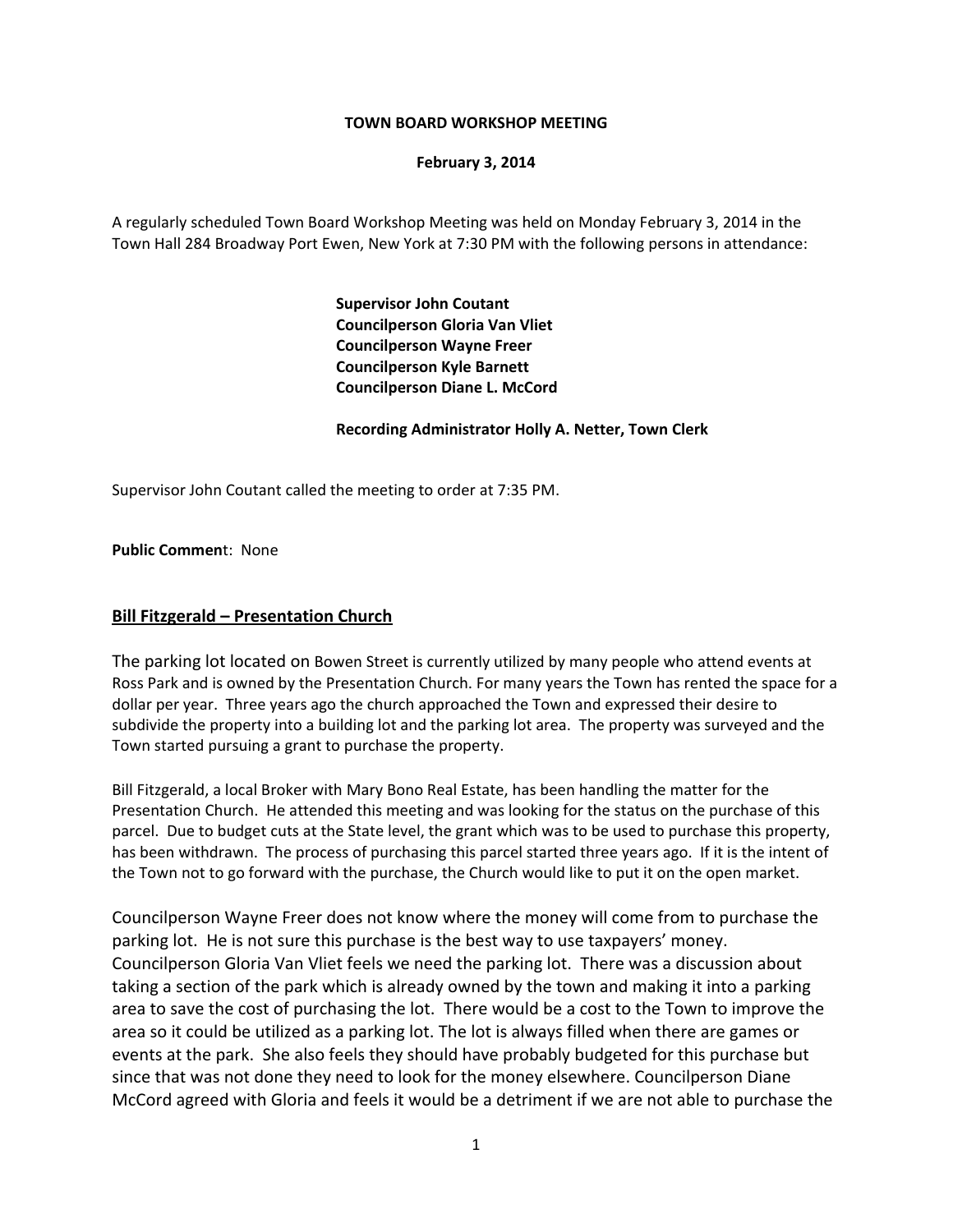lot. Councilperson Kyle Barnett agreed with Councilpersons McCord and Van Vliet and feels the purchasing of the lot is the more economical way to obtain parking. He also recognized the fact that the Church has been very patient and recommended the Board pursue other ways to fund the purchase. The Town Board has committed to give an answer to the Church by March 19, 2014.

Supervisor John Coutant was appalled at the way the State has handled the request for the grant. There has been a grant in the name of the Town of Esopus and we had assurance we were going to get it. Every time the Town goes back to check on it they are faced with another stall point. The State was aware of the need of the parking, familiar with the project and still the communication with them is not available. He agreed to explore other areas to fund the purchase, even if we have to borrow a portion of the funds. Bill Fitzgerald had a copy of the proposed subdivision. The division lines have been determined. The survey has been completed and paid for. The approximate footage of the new lot is .48 acres. More parking can be obtained by removing the hump and tree.

## **Michael Minor Planning Board**

Michael Minor attended the meeting to speak as a member of the Planning Board and the waterfront Advisory Board, not as a representative of the board. He expressed his disappointment with the Planning Board Liaison, Councilperson Gloria Van Vliet and her lack of respect which was given to the Planning Board at their meeting on January 15, 2014. At this meeting Mike Minor said he felt we had one of the best Planning Boards in the county. He recalled Gloria saying at that meeting that the Planning Board was not very good. Mike Minor did not feel it was a very respectful comment especially coming from the liaison. Councilperson Gloria Van Vliet did not recall saying those words specifically. She explained in the past she had complaints about the board. She also did not think this was going to be blown out of proportion. She feels the Planning Board does do a good job. Unfortunately the tape recorder for the Planning Board meeting did not work, therefore the actual conversation that occurred is what each of them recalls.

A highly qualified individual had applied for the Planning Board position and several Planning Board members felt his expertise would be an asset to the board. Councilperson Gloria Van Vliet said the problem she had was not with the individual applicant. The Town Board received the application the day before the meeting. The Board wants to be able to interview and give it some time to see what other candidates come forth. She understands the Planning Board feels strongly about this candidate but she felt she was being pushed into being told that we need that individual on the Board. She also did not feel he should have brought this matter up at this meeting with the press present. However, Mike Minor had been on the agenda for some time and was not aware the press would be in attendance. The Town Board will interview qualified candidates to fill positions that are vacant on the various Boards.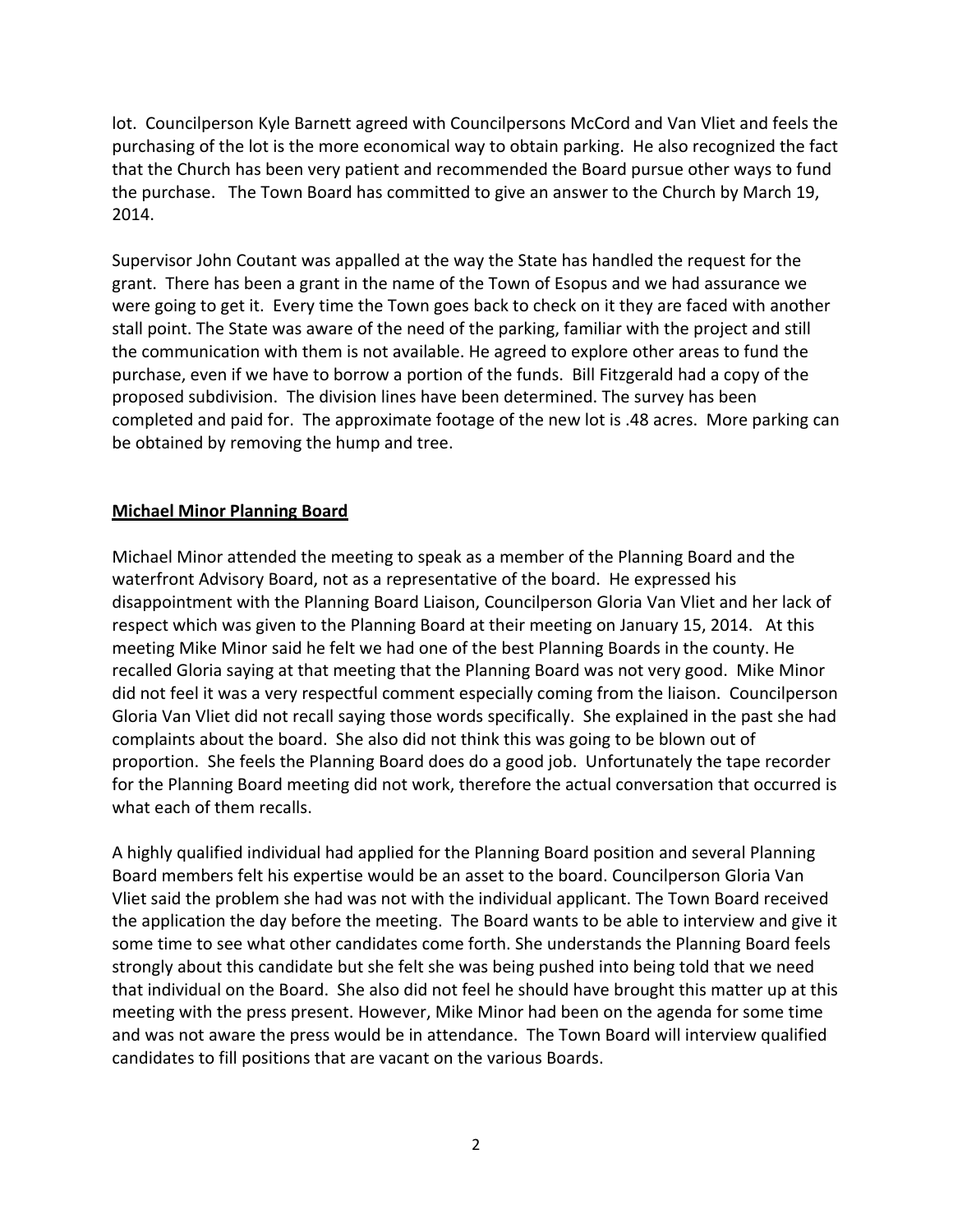Mike Minor presented a letter of resignation. He has a commitment to making a contribution to this town. He feels there is a great need for qualified individuals to be on the Planning Board. To be successful the Board needs a good skill set, as well as an enforcement function that can and will enforce the planning decisions. We need the most qualified people we can get. There is a lot of work that needs to be done. They need to maintain seven member boards not decrease it to a five person board that has been recommended in the past. Mike takes his position very seriously and currently attends the Planning Board meetings as well as the Pre‐ submission meetings for the Planning Board. He attends the Waterfront Advisory Board meetings as the liaison and he reads and reviews the minutes and all literature that is provided. He agreed that there probably were complaints about the Planning Board. There will always be people who will not like what the Planning Board does and mistakes can be made. You need a strong Planning Board and they may have varying opinions about a project, but in the end the decision will be made that is best for the Town. There will always be people who are only happy if they get their way. Respect is the key.

Supervisor John Coutant thanked Mike Minor for the job he does and said, "Don't you dare give me your resignation". The Planning Board has come a long way ‐ only good thoughts have come back to the Supervisor. When suggestions were made to change the orientation of the Stewarts operations and the Birches project, it ended up with a national award. If we did not have the expertise and qualified people sitting on the Board to advise us it would cost the town a fortune to hire specialists in the various areas. John has been studying some of PB minutes and the one thing he notices when someone says I think we ought to have … it is one person making the remark. He feels Chairperson Roxanne Pecora should say, do we all feel the same way. It confuses a candidate and they start to question, are we being told to do this by the Board or is it just an opinion of one individual. Supervisor Coutant gave an example of how things are handled on the Town Board. If Councilperson Kyle Barnett makes a suggestion it is discussed, put into a motion and voted on. That way it is clear what the expectations are. Mike Minor will take the suggestion back to the Planning Board.

It has been determined that the Planning Board needs to purchase a new recorder.

### **Resolution Opposing Pilot (UCIDA)**

The Town Board had the opportunity to listen to Ken Wishnick and the opposition of the Park Point project in New Paltz at the last Town Board Meeting. Councilperson Kyle Barnett said we held off voting at the last meeting because we had only heard one side. Kyle has looked at both sides and feels that they are total opposite in opinion. The property is already tax exempt at least with a PILOT program it will elevate some of the burden. He deems the matter outside of the Town Board's authority and suggests judgment not be passed on it. The precedent of the Esopus Town Board has been, if it does not fall within the parameters of our government and clearly in the hands of another governmental entity it may be something we should not take a formal position on one way or another. Only two constituents have come forward with a concern of this matter. Councilperson Gloria Van Vliet believed the UCIDA should not be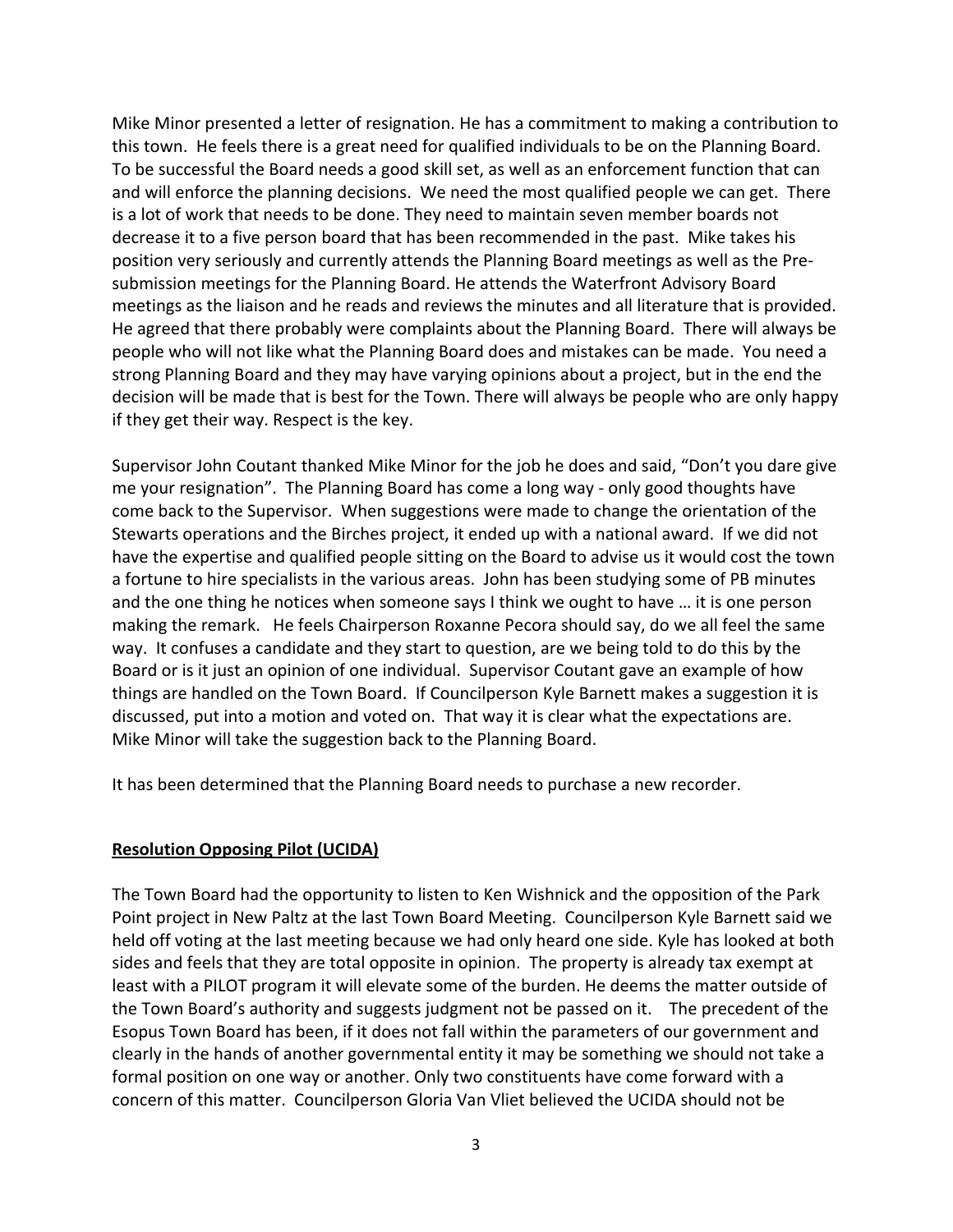dictated to by a municipality. It was formed to make decisions independently. Councilperson Van Vliet was also informed by a member of the Legislature that the resolution was supposed to be passed at the County level and never made it out of committee. Councilperson Wayne Freer also looked into this matter and determined the property was on the tax roll as agricultural then went off. The project as it stands now would not be on the tax rolls but would at least bring some funds in as a PILOT. If SUNY decided to do the project on their own it would be tax exempt. What is does is bring 600 students from localized housing to centralized housing next to the campus.

## **Motion to table the resolution was made by Councilperson Diane McCord Seconded by Councilman Freer. All in favor. Motion carried.**

## **Dog Kennel**

The Kennel is in need of major repairs, heating & electric. Heating has always been a nightmare and causes the water to freeze. Supervisor John Coutant has looked into the cost of leveling the building and erecting a more energy efficient one. Only 500 sq feet of the current building is being utilized for the dogs. The cost of the proposed steel building 25 feet x 40 feet is \$7,900. Insulation spray foam would be used to insulate the building and the project can be constructed easily within three days. Recently one tank of propane was \$900. We should look at a waste oil heater. Approximately 1600 gallons a year is collected by the Highway department and the transfer station. It should be enough to heat 1000 sq feet if the building was energy efficient. Supervisor Coutant put together a drawing of proposed building. Estimates were given for a well and the total cost needs to be determined. We have six other municipalities that have contracts with Esopus to house their dogs at the location. The current building is poorly laid out and in the same amount of space we could accommodate almost twice the amount of dogs. Supervisor Coutant believes if the structure could be made self sufficient in heat and water and we can double the occupancy we would be able to make money. The total cost of the project needs to be determined before a decision will be made. Councilperson Freer would also like to have a breakdown of the cost of the feed, shelter and staff to run the kennel. City of Kingston has outstanding bills from 2013 totaling over \$9000.00 which will be revenue for 2014.

### **Volunteer Applications**

Copies of various resumes were given to the Town Board for the many positions we have for the volunteer boards.

### **LIAISON APPOINTMENTS**

**The supervisor has made the following Liaison Appointments for 2014:**

Port Ewen Water and Sewer Department **Sexual Connument** Councilperson Wayne Freer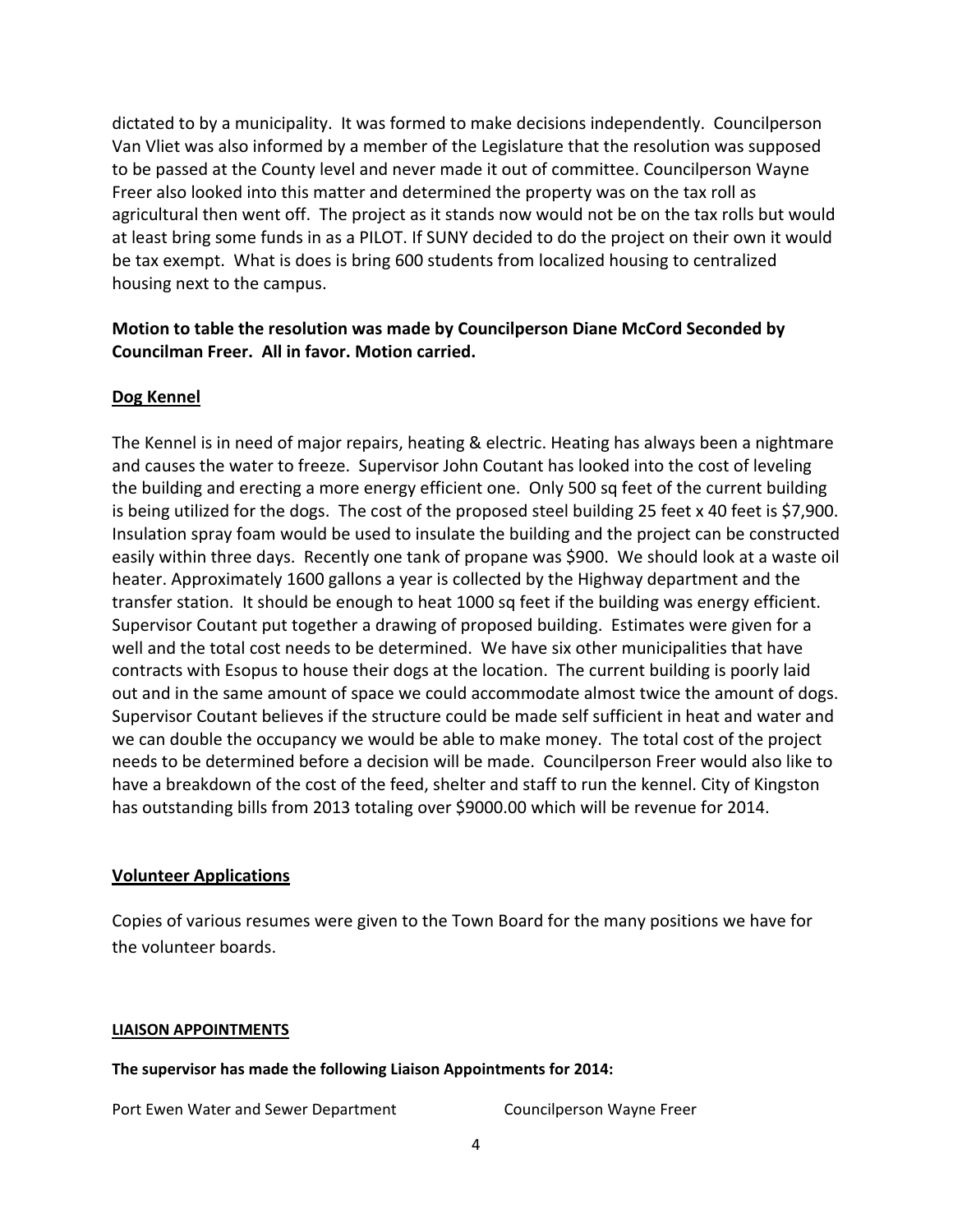| <b>Building Department</b>       | Councilperson Kyle Barnett     |
|----------------------------------|--------------------------------|
| <b>Recreation Board</b>          | Councilperson Wayne Freer      |
| <b>Planning Board</b>            | Councilperson Gloria Van Vliet |
| <b>Transfer Station</b>          | Councilperson Wayne Freer      |
| <b>Waterfront Advisory Board</b> | Councilperson Diane McCord     |
| <b>Environmental Board</b>       | Councilperson Gloria VanVliet  |
| <b>Highway Department</b>        | Councilperson Kyle Barnett     |
| Assessor's Office                | Councilperson Gloria VanVleit  |
| Tax Collector's Office           | Supervisor John K. Coutant     |
| Dog Warden                       | Councilperson Diane McCord     |
| Zoning Board of Appeals          | Councilperson Diane McCord     |
| <b>Justice Court</b>             | Councilperson Kyle Barnett     |
| <b>Recreation Maintenance</b>    | Supervisor John K. Coutant     |

### **Supervisor Audit**

A copy of the letter from Brian Pickard who performed the Town audit was given to all Councilpersons. All receipts and disbursements were found to be accurate and properly recorded.

### **Mail Machine Contract**

Councilperson Diane McCord researched various mail machine options. We have been dealing with Pitney Bowes for years. After researching it was determined that they all deal with Pitney Bowes, the price differences occur with the supplies. An authorization to sign the contract will need to be given to the supervisor at the next Town Board Meeting.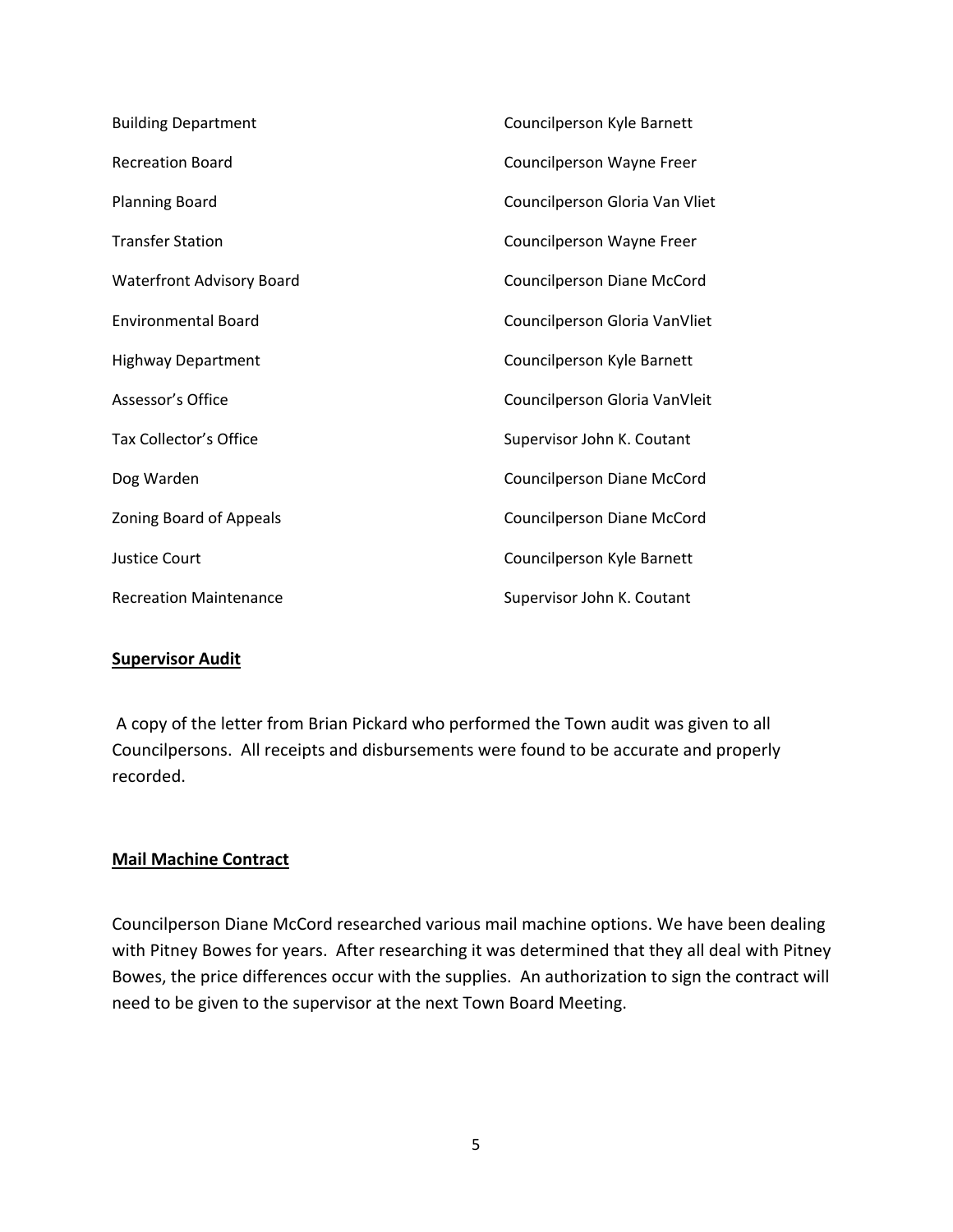## **Visit to Selux Solar Lighting – Highland**

Supervisor John Coutant and Councilperson Diane McCord visited the Selux Solar Light factory with Randolph Horner along with a few other representatives from the Town of Rosendale and City of Kingston. They looked at the latest LED lighting that is available for streets, parking lots and some interior lighting as well. They were very impressed with the product however the cost of conversion is the question. It may be beneficial to look at the cost of a mutual project such as the Rondout Bridge with the City of Kingston. A while ago the environmental board did a complete study of lighting which has a listing of every pole in the town. At that time we requested Central Hudson to change the lights to the most energy efficient lights that they had. They would not make a commitment to do that all at once but did say they would do a little each year. The real problem is they have not reported back to us on what they have done. There are billions of dollars worth of grants NYS put aside for the conversion. If several municipalities got together and applied it could be beneficial. The lights would have a 25 year life span and they become the responsibility of the Town. A suggestion was made that the entire Board tour the plant.

# **Miscellaneous – Town Clerk**

The new Town Directory and Website will list the official mailing address as PO BOX 700 Port Ewen, NY 12466. Parks Scheduling will begin March 3<sup>rd</sup> for residents of the Town of Esopus and open for the public April  $1<sup>st</sup>$ . The Board was asked if they would like to make any changes to the rules or fees. If any changes are to be made they will advise the Town Clerk at the next meeting. No changes to the park fees are anticipated. However, Councilperson Diane McCord did say she felt the rental fees for the Community Center needed to be reviewed. She felt they are too high. Supervisor Coutant also has fielded complaints regarding the fee as well. This matter will be revisited at a later date. Advertisements for volunteers were placed around town as well as the news brief in the Daily Freeman.

SSIP (Seniors Staying In Place) is a not‐for‐profit community volunteer organization whose purpose is to help older people help one another to continue to live in their homes. They requested the use of the Community Center on October  $16^{th}$  to offer a free workshop regarding issues facing older adults and is open to the public and all Esopus Seniors are invited to attend. The Town Board agreed to waive the fee for the use of the room.

# **Diane – Important Information from Association of Town School**

Councilperson Diane McCord shared several items that were discussed at the Association of Towns training she went to in Albany. CD's were brought back for all of the councilpersons regarding changes that have gone into effect. She distributed a copy of a 5 Year financial data